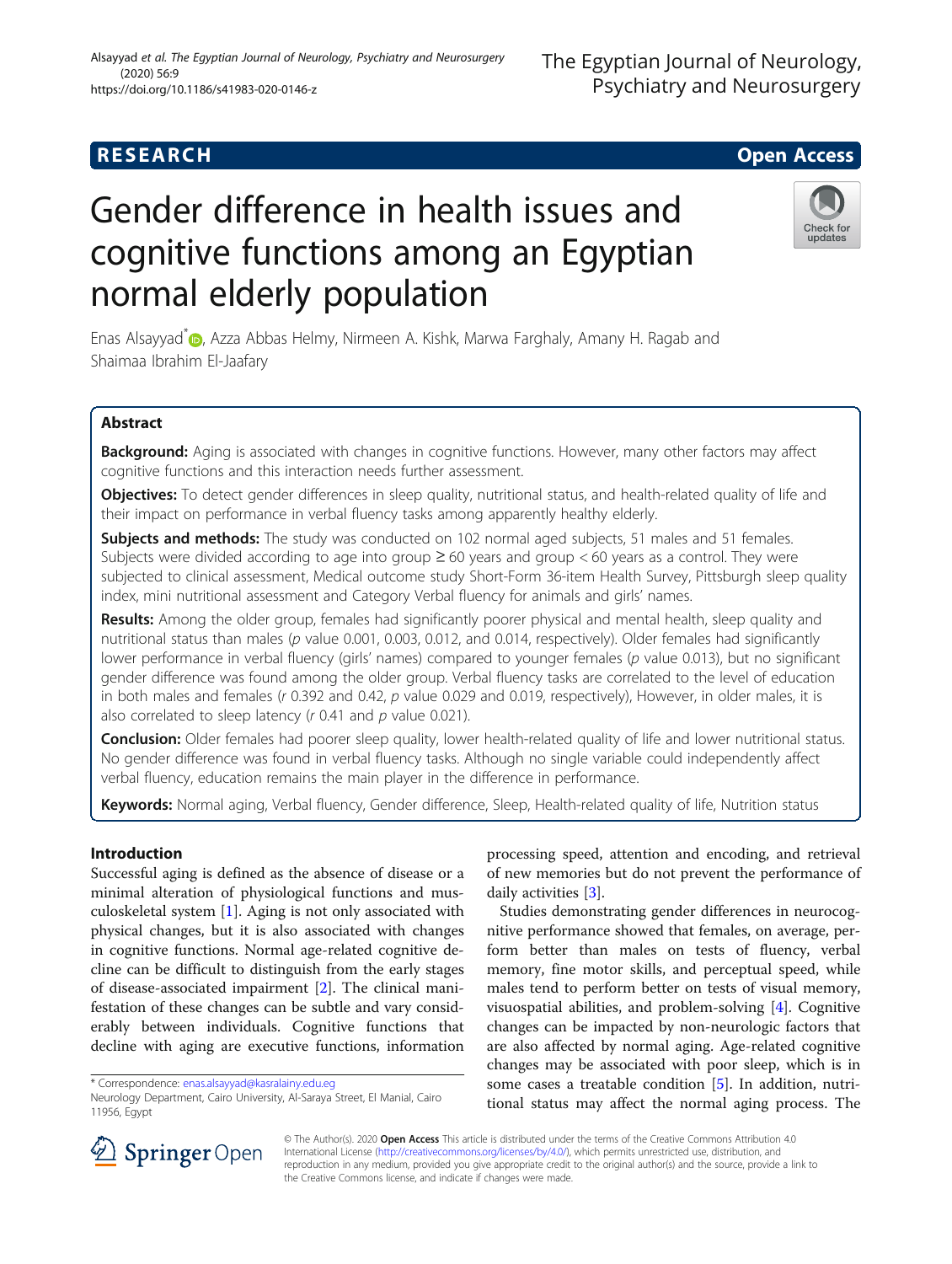elderly have special dietary requirements for maintaining good health and doing various activities [[1\]](#page-5-0). A healthy and well-balanced diet is crucial for preventing potential cognitive decline [\[6](#page-5-0)].

In the elderly, health-related quality of life is a multidimensional concept including domains related to physical, mental, emotional, and social functioning [[7\]](#page-5-0). Many factors are thought to influence quality of life, including physical health and functioning, self-esteem, self-efficacy, autonomy, coherence, physical environment, social relationships, economics, and spirituality [[8\]](#page-5-0).

The main feature in the Egyptian population over the last decades is a gradual increase in life expectancy for both males and females [\[9\]](#page-5-0). Therefore, assessing the cognitive functions and factors possibly affecting the cognitive status in the elderly can help in the development of interventions that maintain cognitive performance. Accordingly, this study aimed to detect gender differences in fluency tasks among elder Egyptians and to study the impact of sleep quality, nutritional status, and healthrelated quality of life on cognitive performance among apparently healthy elderly.

#### Subjects and methods

The current study is an observational, cross-sectional study, conducted on 102 normal aged subjects, 51 males and 51 females, aged  $\geq$  50 years. Those subjects were categorized according to age, based on WHO report [[10](#page-5-0)] into 2 groups, group aged  $\geq 60$  years and the other group aged < 60 years, as a control group. Male:female ratio was 1:1. In both younger and elder groups, male and female subgroups were age-matched.

Participants should have the ability to read, write, and do simple calculation. They should have a score  $\geq 24$  on mini-mental state examination, to exclude dementia, [[11\]](#page-5-0) and have a score < 10 on Hamilton Rating Scale of Depression, to exclude depression [[12\]](#page-5-0). Females included should be menopausal. All subjects included had no vascular risk factors. Subjects included should have no history of memory complaints or cognitive dysfunctions. Participants with a history of drug intake known to affect cognition or mentality or with the previous history of a neurological condition known to cause cognitive impairment were excluded from this study.

Subjects were subjected to clinical assessment, medical outcome study Short-Form 36-item Health Survey, Pittsburgh sleep quality index, mini nutritional assessment, and Category Verbal fluency for animals and girls' names.

Categorical verbal fluency tasks are more appropriate to be used in the Egyptian population to overcome the high percentage of illiteracy in elders. Furthermore, phonemic fluency tasks showed no diagnostic superiority in the Egyptian population  $[13]$  $[13]$ . So, we used categorical (animals and girls' names verbal fluency tasks). This test

was used as a measure of executive functions and semantic fluency [\[14](#page-5-0)]. The sum of all correct admissible words for the tested semantic category were recorded.

For the assessment of health-related quality of life (HRQoL), medical outcome study (MOS) Short-Form 36 Health Survey (SF-36) was used [\[15\]](#page-5-0). It is a 36-item questionnaire which measures Quality of Life (QoL) across eight domains, which are both physically and emotionally based. A summary of physical QoL (Physical Component Summary; PCS) and emotional QoL (Mental Component Summary; MCS) was calculated by the mean average of all of the physically relevant questions and of all of the emotionally relevant items. We used an Arabic version which had been validated as equivalent to the US English version [\[16\]](#page-5-0).

Pittsburgh Sleep Quality Index (PSQI) was used to measure the quality and patterns of sleep in older adults [[17\]](#page-5-0). We used an Arabic translated version of PSQI [\[18](#page-5-0)]. It differentiates "poor" from "good" sleep. Higher scores indicate worse sleep quality as a global sum of "5" or greater indicates a "poor" sleeper.

Mini Nutritional Assessment–Short form (MNA), which is a screening and assessment tool for the identification of malnutrition, was used for assessment of nutritional status. We used mini nutritional assessment— Arabic version [\[19\]](#page-5-0). The score of 12–14 points indicates normal nutritional status, 8–11 points indicates at risk of malnutrition while score of 0–7 points indicates malnutrition.

#### Statistical analysis

Results were evaluated statistically by the Statistical Package for the Social Sciences (SPSS) version 23. Normality of data was tested by the Kolmogorov–Smirnov test. To describe the data, frequency (percent) and mean ± SD were used. T test and Pearson correlation tests were used for comparisons and correlations, respectively. Linear regression models were used to further analyze relations. p values less than 0.05 were considered statistically significant.

#### Results

Female participants aged  $\geq 60$  years had a statistically significant lower level of education than males of the same age ( $p$  value = 0.00[1\)](#page-2-0) (Table 1).

According to MOS Short-Form 36-item health survey (SF-36), female participants aged  $\geq 60$  years had significantly lower scores than males of same age, in total physical component ( $p$  value = 0.001) and total mental components ( $p$  value = 0.003); where mean total physical component was  $63.2 \pm 26.35$  and  $84 \pm 14.61$  respectively. While the mean total mental component was  $64.83 \pm 22.75$  and  $80.41 \pm 16.8$  respectively.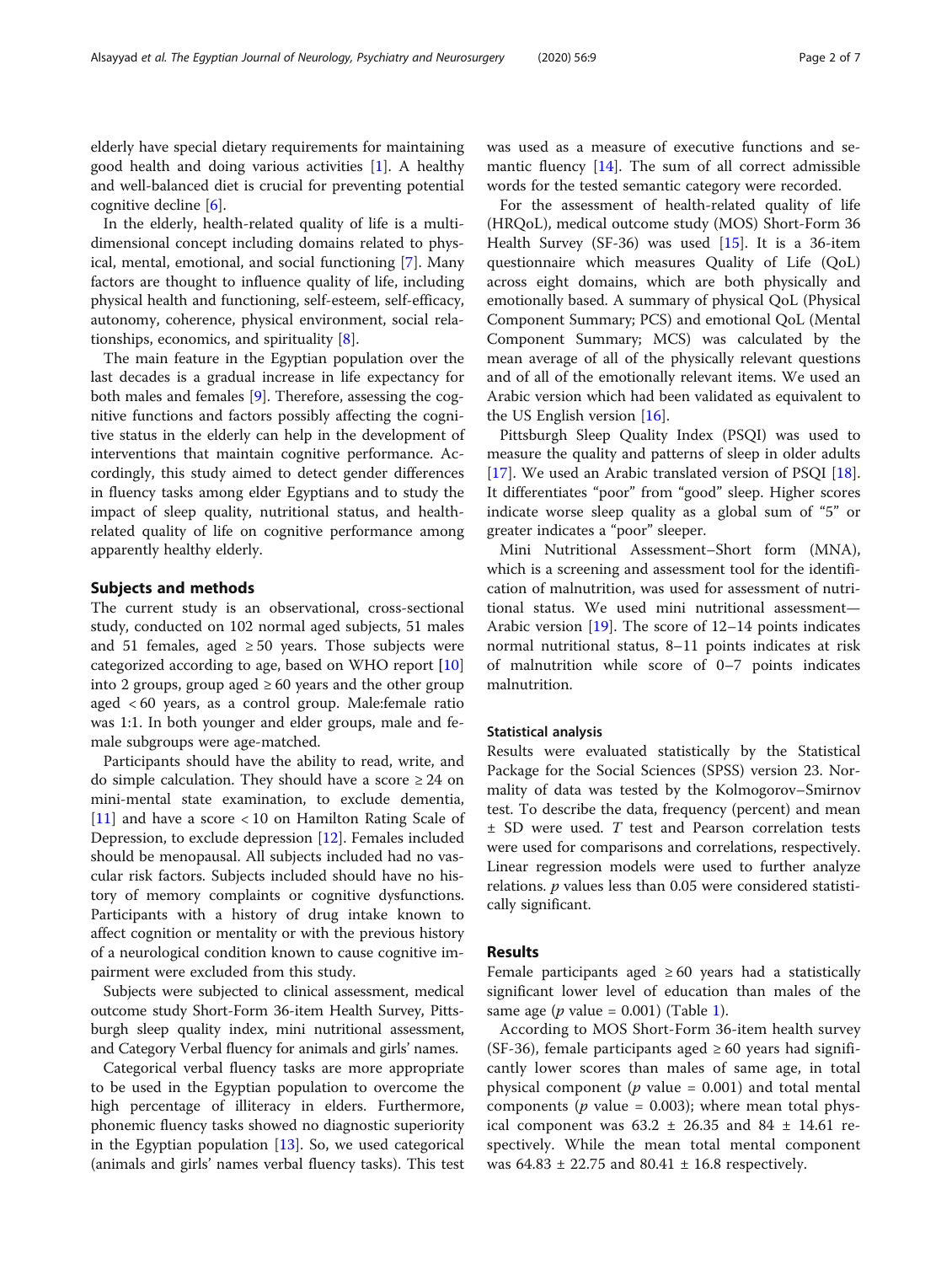| Participants<br>Aged $< 60$ years | Demographic characteristics        | Males<br>$n = 20$ | Females<br>$n = 20$ | $p$ value |
|-----------------------------------|------------------------------------|-------------------|---------------------|-----------|
|                                   | Age (mean $\pm$ SD)                | $54.15 \pm 3.21$  | $53.45 \pm 2.5$     | 0.45      |
|                                   | Years of education (mean $\pm$ SD) | $7.65 \pm 4.75$   | $5.6 \pm 3.28$      | 0.12      |
| Participants<br>Aged $< 60$ years | Demographic characteristics        | Males<br>$n = 31$ | Females<br>$n = 31$ | $p$ value |
|                                   | Age (mean $\pm$ SD)                | $67.29 \pm 5.03$  | $65.39 + 4.65$      | 0.12      |
|                                   | Years of education (mean $\pm$ SD) | $9.32 \pm 6.18$   | $4.87 \pm 3.16$     | $0.001*$  |

<span id="page-2-0"></span>Table 1 Demographic characteristics of all participants

 $*$ p value < 0.05 is considered statistically significant

Females  $\geq 60$  years had significantly longer sleep latency and worse daytime functioning than males in the same age group, and significantly poorer sleep quality (higher total PSQI score) mean 4.68 ± 2.92 and  $6.84 \pm 3.74$ , respectively (*p* value = 0.01) (Fig. 1).

Female participants aged  $\geq 60$  years obtained significantly lower scores in the mini nutritional assessment screening than males ( $p$  value < 0.001) with a mean 11.42  $\pm$  2.17 and 13.16  $\pm$  1.21, respectively. Where a sum of 15 females (48%) was malnourished or at risk of malnutrition in comparison to 5 males (16%),  $p$  value = 0.012.

Female participants aged  $\geq 60$  years showed significantly lower performance in verbal fluency (girls' names) than younger females ( $p$  value 0.013). There was no significant difference in comparing male subgroups. No gender difference was found between both older groups (Table 2).



Correlations between various studied parameters showed that performance in fluency tasks was correlated with education in both male and female subgroups ( $p$  value = 0.029 and 0.019, respectively). In older females, it was correlated with age  $(r = -0.389,$  $p = 0.026$ ) (Table [3\)](#page-3-0). In older males, shorter sleep latency was associated with better performance in verbal fluency tasks  $(r = -0.412, p = 0.021$  respectively). Sleep parameters showed no significant correlations with verbal fluency tasks in older females. Physical and mental components did not affect the cognitive performance in both male and female subgroups. MNA scores did not show any correlation with verbal fluency test in either older males or females (Table [4](#page-3-0)).

Multiple linear regression analysis using stepwise technique showed that, in participants aged  $\geq 60$ years, female gender is an independent variable affecting nutritional status ( $r = 0.45$  and  $p$  value = < 0.001). Otherwise, no gender effect on other studied parameters.

Table 2 Comparison between participants in performance in verbal fluency tasks

| Verbal Fluency Tasks | Females <60 years     | Females $\geq 60$ years | p-value  |  |  |
|----------------------|-----------------------|-------------------------|----------|--|--|
|                      | $n = 20$              | $n = 31$                |          |  |  |
|                      | Mean $\pm$ SD         | Mean $\pm$ SD           |          |  |  |
| Animals              | $16.1 \pm 3.71$       | $14.39 \pm 3.92$        | 0.12     |  |  |
| Girls names          | $18.65 \pm 4.75$      | $15.29 \pm 4.39$        | $0.013*$ |  |  |
|                      | Males <60 years       | Males $\geq 60$ years   | p-value  |  |  |
|                      | $n = 20$              | $n = 31$                |          |  |  |
|                      | $Mean \pm SD$         | $Mean \pm SD$           |          |  |  |
| Animals              | $15.85 \pm 4.88$      | $15.26 \pm 3.86$        | 0.63     |  |  |
| Girls names          | $17.60 \pm 3.41$      | $16.87 \pm 4.8$         | 0.55     |  |  |
|                      | Males $\geq 60$ years | Females $\geq 60$ years | p-value  |  |  |
|                      | $n = 31$              | $n = 31$                |          |  |  |
|                      | Mean $\pm$ SD         | $Mean \pm SD$           |          |  |  |
| Animals              | $15.26 \pm 3.86$      | $14.39 \pm 3.92$        | 0.38     |  |  |
| Girls names          | $16.87 \pm 4.8$       | $15.29 \pm 4.39$        | 0.8      |  |  |

 $*$ p value < 0.05 is considered statistically significant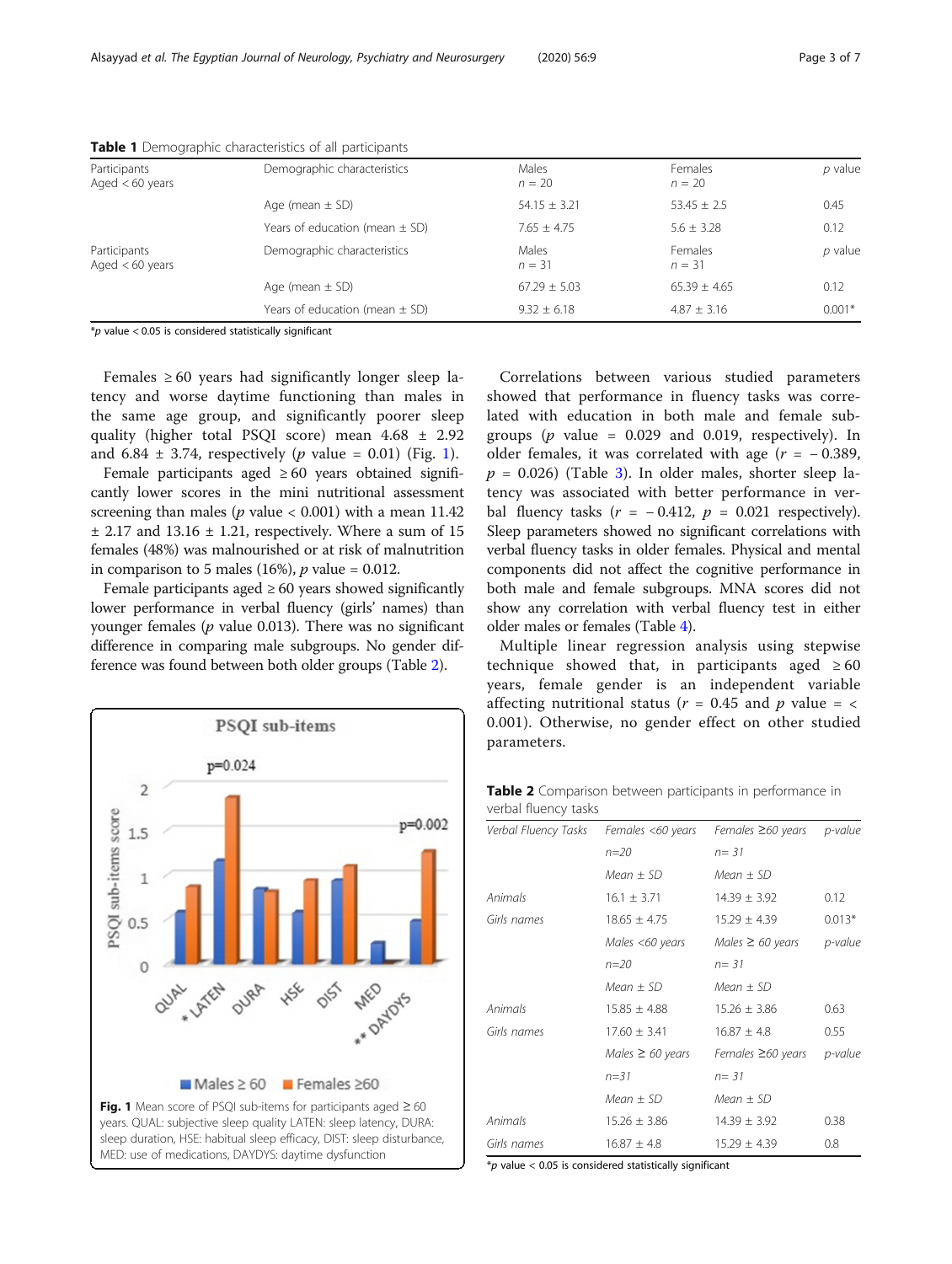| Verbal Fluency<br>Tasks |          | Males $\geq 60$ years |          |                    |          | Females $\geq 60$ years |       |                    |  |
|-------------------------|----------|-----------------------|----------|--------------------|----------|-------------------------|-------|--------------------|--|
|                         | Age      |                       |          | Years of education |          | Aqe                     |       | Years of education |  |
|                         |          | p - value             |          | p - value          |          | p - value               |       | p - value          |  |
| Animals                 | $-0.285$ | 0.12                  | $-0.089$ | 0.635              | 0.341    | 0.06                    | 0.085 | 0.65               |  |
| Girls' names            | $-0.354$ | 0.05                  | 0.392    | $0.029*$           | $-0.389$ | $0.026*$                | 0.42  | $0.019*$           |  |

<span id="page-3-0"></span>Table 3 Correlation between age, educational level and verbal fluency test

 $*$ p value < 0.05 is considered statistically significant

### **Discussion**

Gender effects on cognitive functions are modulated by multiple neurological factors such as hormonal sex differences, genetic factors, vascular lesions, brain maintenance, and cognitive reserve [\[20](#page-5-0)]. Executive functions are vulnerable to white matter injury [[21\]](#page-5-0). Normal aging is associated with a decrease in white matter volume, composition, and integrity. These changes are more obvious in females [\[22](#page-5-0)].

The wide-spread use of verbal fluency tasks is because they afford rapid and reliable assessment of both verbal ability (VA) and executive ability (EA) [[23\]](#page-5-0). A recent study was done on 112 Egyptian subjects (normal cognition control group ( $n = 79$ ) and clinically demented group ( $n = 32$ ) had found that semantic category (animals, vegetables and names) are appropriate to be used as culture-oriented and non-education based verbal fluency tests [[13](#page-5-0)].

The pattern of gender differences in the category fluency of the healthy elderly is not consistent. Some studies found a female advantage [[24](#page-5-0)], while Wiederholt and colleagues [\[25](#page-5-0)] found a male advantage in verbal category fluency in a sample of 54–95 years old population. Others found no gender differences at all [[26\]](#page-5-0). The last studies were consistent with our results, as no significant difference in verbal fluency between males and females was found in the present study.

One of the most widely used instruments to assess health-related quality of life is the MOS SF-36 health survey. The SF-36 enables the investigation of healthrelated quality of life, addressing multiple dimensions: physical functioning, role of limitation due to physical problem (role-physical), bodily pain, general health, vitality, social functioning and emotional wellbeing, and role of limitation due to emotional problem (role-emotional) [[27\]](#page-5-0). In the present study, older females had significantly lower physical and mental component scores than older males.

These results were consistent with previous studies that showed that older females had a lower healthrelated quality of life in general or in some domains [[27,](#page-5-0) [28\]](#page-5-0). These differences could be attributed to living longer, more disability, and more health problems reported by women in comparison to men. Older women are also, more likely to live alone, that has been associated with frailty, lower satisfaction, and lower-income level [[29](#page-5-0)].

Table 4 Correlation between HRQol, PSQI, MNA scores, and verbal fluency tasks among older males and older females

| B                   | Verbal fluency tasks |         |             |         |               |         |             |         |
|---------------------|----------------------|---------|-------------|---------|---------------|---------|-------------|---------|
|                     | Older males          |         |             |         | Older females |         |             |         |
|                     | Animals              |         | Girls names |         | Animals       |         | Girls names |         |
|                     |                      | p value |             | p value |               | p value |             | p value |
| <b>HRQoL</b>        |                      |         |             |         |               |         |             |         |
| Physical component  | 0.097                | 0.603   | 0.154       | 0.409   | 0.108         | 0.564   | $-0.219$    | 0.236   |
| Mental component    | 0.343                | 0.059   | 0.226       | 0.222   | 0.055         | 0.768   | $-0.25$     | 0.174   |
| <b>Total PSOI</b>   | $-0.066$             | 0.724   | $-0.338$    | 0.063   | $-0.146$      | 0.379   | $-0.234$    | 0.205   |
| <b>QUAL</b>         | 0.088                | 0.637   | $-0.315$    | 0.084   | 0.21          | 0.25    | 0.126       | 0.499   |
| LATEN               | 0.042                | 0.824   | 0.41        | 0.021   | $-0.245$      | 0.185   | $-0.147$    | 0.431   |
| <b>DURA</b>         | $-0.035$             | 0.851   | 0.02        | 0.914   | $-0.252$      | 0.175   | $-0.108$    | 0.562   |
| <b>HSE</b>          | 0.022                | 0.906   | 0.022       | 0.906   | 0.006         | 0.975   | $-0.212$    | 0.252   |
| <b>DIST</b>         | 0.108                | 0.561   | 0.108       | 0.561   | $-0.175$      | 0.346   | $-0.265$    | 0.149   |
| <b>DAYDYS</b>       | 0.233                | 0.208   | $-0.018$    | 0.925   | $-0.094$      | 0.615   | $-0.286$    | 0.119   |
| MNA screening score | $-0.023$             | 0.901   | 0.004       | 0.984   | 0.168         | 0.366   | 0.147       | 0.429   |

HRQoL health-related quality of life, PSQI Pittsburg Sleep Quality Index, QUAL subjective sleep quality LATEN sleep latency, DURA sleep duration, HSE habitual sleep efficacy, DIST sleep disturbance, MED: use of medications, DAYDYS daytime dysfunction, MNA mini nutritional assessment

 $*$ p value < 0.05 is considered statistically significant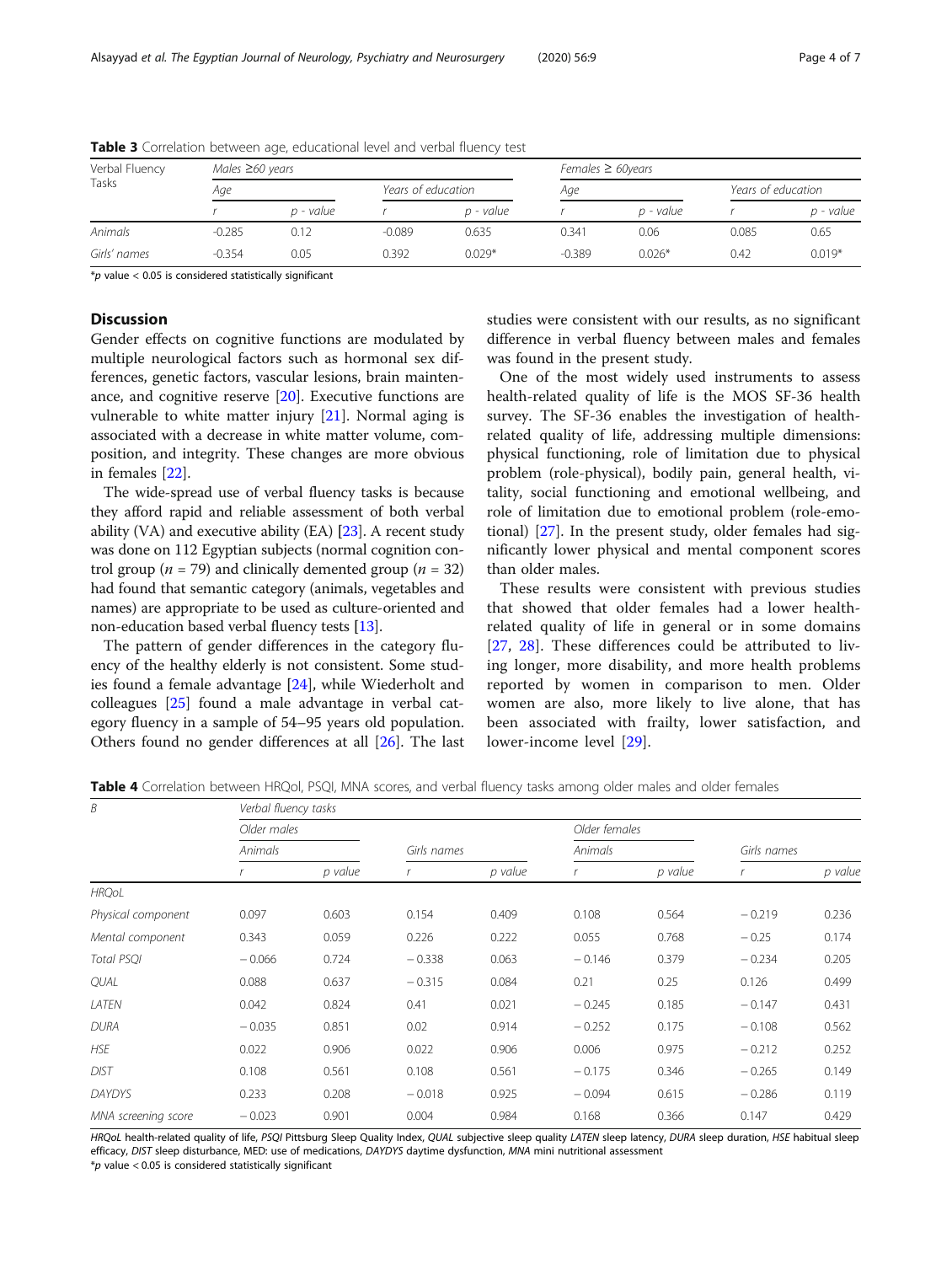In Egypt, QoL of postmenopausal women was found to be the most affected compared to premenopausal and perimenopausal women. Also, QoL was found to be significantly related to age, educational level, and socioeconomic status of women [[30\]](#page-5-0) and family size [\[31\]](#page-5-0). So, older women with lower educational levels and low socioeconomic status are more liable to have a poor quality of life and vice versa. Also, gravidity had a significant relation to the quality of life [[32\]](#page-5-0).

Physical activity likely impacts cognition via multiple neurobiological mechanisms. As physical activity has been linked to alterations of neural gray and white matter volume, gray matter density, white matter microstructure, cerebral blood volume, functional MRI activation, and functional MRI connectivity [\[33](#page-5-0)]. Yet our study failed to find a correlation between the physical component and verbal fluency tasks.

PSQI assessed sleep quality over the last month [\[34](#page-5-0)]. Studies suggest that sleep quality plays a critical role in the preservation of cognitive functions in older adults and reducing the risk of dementia [[35](#page-5-0)]. Our study showed older females had significantly poorer sleep quality (higher total PSQI score), longer sleep latency, and worse daytime functioning than males in the same age group. Only subjective sleep quality was significantly poorer in younger females than in younger males. Previous studies found that females had significantly poorer sleep quality (higher total PSQI score) than males. They had significant impairment in subjective sleep quality, sleep latency, sleep duration, and habitual sleep efficiency compared to males [[36](#page-5-0)].

Sleep deficit in the elderly could be attributed to shrinkage of the ventrolateral preoptic nucleus (VLPO) of the hypothalamus with advancing age. The volume and cell number of the sexually dimorphic nucleus in preoptic area of the hypothalamus (SDN-POA) showed a dramatic decrease with aging [[37\]](#page-5-0). Gender difference is sleep quality could be due to hormonal changes related to menopause symptoms and associated with physical, physiological and psychological changes that may increase the incidence of problems related to sleep [[38\]](#page-5-0). In our study, poorer sleep quality was associated with lower cognitive performance. In older males, longer sleep latency was correlated to lower performance in verbal fluency.

In the present study, older females obtained significantly lower scores in MNA compared to males in the same age group. These results were consistent with results of a study conducted by Mahfouz and colleagues, [[39\]](#page-5-0) on 243 elderly Egyptian aged 60 years or more and concluded that females were more likely to be affected by malnutrition, as 9.8% of females were malnourished vs 6.6% males Also, these findings were in coherence with a study finding of Ghimire and colleagues [\[40\]](#page-6-0) and Majumder and colleagues [\[41\]](#page-6-0) who concluded that the malnutrition was more prevalent among elderly female than male.

Many studies found that MNA total score was lower in the oldest than in the youngest subjects in both genders [[42,](#page-6-0) [43\]](#page-6-0). Older people's vulnerability to malnutrition might be explained by many reasons including physiological and functional changes that occur with age, lack of financial support, and inadequate access to food. The functional status of the elderly, which is defined as their ability to carry out their day to day activities including preparation of food and intake, also is changed thereby affecting nutritional status [[44\]](#page-6-0). Lower females' scores could be attributed to their role in the society and their financial dependency  $[44]$  $[44]$  $[44]$  and educational level  $[45]$  $[45]$  $[45]$ which eventually affects nutritional status. This was consistent with our results as older females had lower education levels than males.

Several studies showed that malnutrition and risk of malnutrition associated with a cognitive deficit in older adults [\[46](#page-6-0)]. In Egypt, Khater Abouelezz [[47\]](#page-6-0) found that those with a risk of malnutrition and malnourished had a significant poorer performance in cognitive tests. Nutrition has a crucial role in age-related cognitive decline. Multiple brain processes, including neurogenesis, synaptic plasticity, and neuronal connectivity, that underpin cognitive function are affected by nutrition. Therefore, nutrition could be used throughout life to enhance neurological function and brain health [\[48](#page-6-0)].

#### Limitations and recommendations

Patient selection was limited to those with no vascular risk factors nor medical conditions which is not the norm in this age group. We recommend studying a larger number of subjects with more variability in demographics and to assess more cognitive functions.

#### Conclusion

Older females had poorer sleep quality, lower healthrelated quality of life and lower nutritional status. No gender difference was found in verbal fluency tasks. Although no single variable could independently affect verbal fluency, education remains the main player in the difference in performance.

#### Acknowledgments

Not applicable

#### Authors' contributions

EA participated in study design, sequence alignment, collection and analysis of data and helped to draft manuscript. AH participated in study design, and helped to draft manuscript. NK participated in study design, and helped to draft manuscript. MF participated in study design and helped to draft manuscript. AR participated in study design and helped to draft manuscript. SE participated in study design, sequence alignment, collection and analysis of data. All authors read and approved the final manuscript.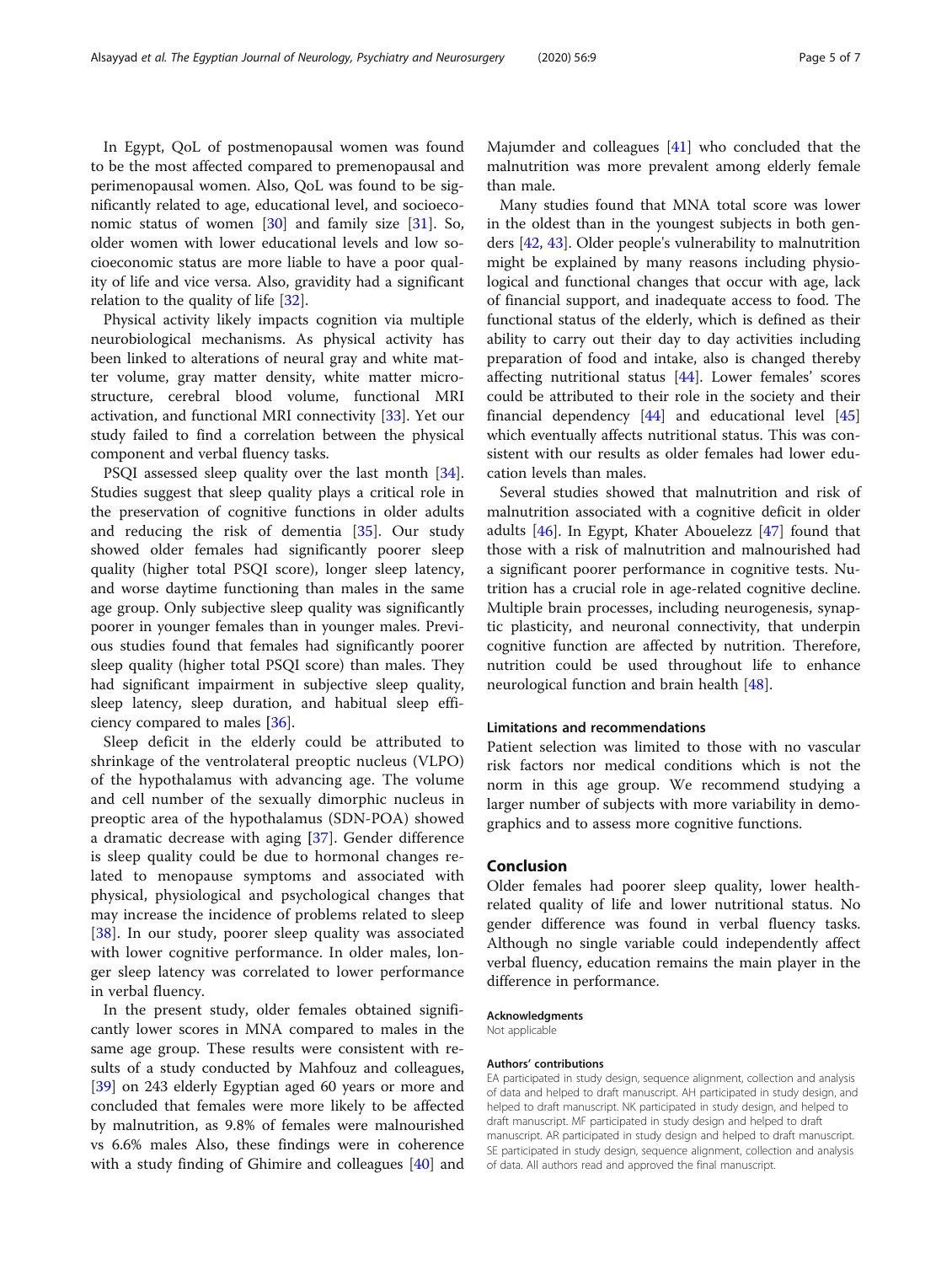#### <span id="page-5-0"></span>Funding

This research received no specific grant from any funding agency in the public, commercial, or not-for-profit sectors.

#### Availability of data and materials

The datasets generated and/or analyzed during the current study are not publicly available due to the current Cairo University regulations and Egyptian legislation but are available from the corresponding author on reasonable request and after institutional approval.

#### Ethics approval and consent to participate

Informed written consent was taken from each patient. All data obtained from every patient were confidential and were not used outside the study. The patients have the rights to withdraw from the study at any time without giving any reason.

Our study was approved by the ethical committee of the Department of Neurology, Faculty of Medicine, Cairo University, on 11 January 2015, but Cairo University does not provide the approval reference number.

#### Consent for publication

Not applicable.

#### Competing interests

The authors declare that they have no competing interests.

# Received: 21 October 2019 Accepted: 5 January 2020

#### References

- 1. El Zoghbi M, Boulos C, Amal AH, Saleh N, Awada S, Rachidi S, et al. Association between cognitive function and nutritional status in elderly: A crosssectional study in three institutions of Beirut—Lebanon. Geriatric Mental Health Care. 2013:73–81.
- Ravdin L. Late Life Cognitive Disorders. Reference Module in Biomedical Sciences. 2014.
- 3. Madden DJ, Bennett IJ, Burzynska A, Potter GG, Chen NK, Song AW. Diffusion Tensor Imaging of Cerebral White Matter Integrity in Cognitive Aging. Biochim Biophys Acta. 2012;1822(3):386–400.
- 4. Torres A, Gómez-Gil E, Vidal A, Puig O, Boget T, Salamero M. Gender differences in cognitive functions and influence of sex hormones. Actas Esp Psiquiatr. 2006;34(6):408–15.
- 5. Altena E, Ramautar J, Van Der Werf Y, Van Someren E. Do sleep complaints contribute to age-related cognitive decline? Prog Brain Res. 2010:81–5.
- 6. Huijbregts P, EJM F, Räsänen L, Fidanza F, Alberti-Fidanza A, Nissinen A, Giampaoli S, et al. Dietary patterns and cognitive function in elderly men in Finland, Italy and The Netherlands. Eur J Clin Nutr. 1998;52:826–31.
- 7. Joshi K, Avasthi A, Kumar R. Health related quality of life (HRQOL) among elderly in Northern India. Health Population Perspectives Issues. 2003;26(4): 141–53.
- 8. Ng TP, Broekman BF, Niti M, Gwee X, Kua E. Determinants of successful aging using a multidimensional definition among Chinese elderly in Singapore. Am J Geriatr Psychiatry. 2009;17(65):407–16.
- 9. Sweed HS. Population Ageing Egypt Report. Middle East Journal of Age and Ageing. 2016; 13(2).
- 10. WHO. World report on ageing and health. Geneva: World Health Organization; 2015.
- 11. Brucki SN, Caramelli P, Bertolucci P, IH. O. Suggestions for utilization of the mini-mental state examination in Brazil. Arq Neuropsiquiatr. 2003;61(3B): 777–81.
- 12. Hamilton M. Rating depressive patients. J Clin Psychiatry. 1980;41:21–4.
- 13. Farghaly M, Hussein M, Hassan A, Hegazy M, Sabbah A. Testing of Verbal Fluency in Egyptians: Cultural and Educational Challenges. Cogn Behav Neurol. 2018;31(3):133–41.
- 14. Benton A, Sivan A, Hamsher K, Varney N, Spreen O. Contributions to neuropsychological assessment. 2nd ed. New York: Oxford University Press; 1994.
- 15. Ware JJ, Sherbourne C. The MOS 36-Item Short-Form Health Survey (SF36): I. Conceptual Framework and Item Selection. Med Care. 1992;30:473–83.
- 16. Coons SJ, Alabdulmohsin SA, Draugalis JR, Hays RD. Reliability of an Arabic Version of the RAND-36 Health Survey and Its Equivalence to the US-English Version. Med Care. 1998;36(3):428–32.
- 17. Buysse D, Reynolds C III, Monk T, Berman S, Kupfer D. The Pittsburgh Sleep Quality Index: A new instrument for psychiatric practice and research. J Psychiatr Res. 1989;28(2):193–213.
- 18. Suleiman K, Yates BC, Berger AM, Pozehl B, Meza J. Translating the Pittsburgh Sleep Quality Index Into Arabic. West J Nurs Res. 2010;32(2):250–68.
- 19. Kaiser M, Bauer J, Ramsch C, Uter W, Guigoz Y, Cederholm T, et al. Validation of the Mini Nutritional Assessment Short-Form (MNA®-SF): A practical tool for identification of nutritional status. J Nutr Health Aging. 2009;13:782–8.
- 20. Lundervold AJ, Wollschläger D, Wehling E. Age and sex related changes in episodic memory function in middle aged and older adults. Scand J Psychol. 2014;55(3):225–32.
- 21. Kerchner GA, Racine CA, Hale S, Wilheim R, Laluz V, Miller BL, et al. Cognitive Processing Speed in Older Adults: Relationship with White Matter Integrity. PLoS ONE. 2012;7(11):e50425.
- 22. Rathee R, Rallabandi VP, Roy PK. Age-Related Differences in White Matter Integrity in Healthy Human Brain: Evidence from Structural MRI and Diffusion Tensor Imaging. Magn Reson Insights. 2016;9:9–20.
- 23. Shao Z, Janse E, Visser K, Meyer AS. What do verbal fluency tasks measure? Predictors of verbal fluency performance in older adults. Front Psychol. 2014;5:772.
- 24. Duff K, Schoenberg M, Mold J, Scott J, Adams R. Gender differences on the Repeatable Battery for the Assessment of Neuropsychological Status subtests in older adults: baseline and retest data. J Clin Exp Neuropsychol. 2011;33:448–55.
- 25. Wiederholt W, Cahn D, Butters NM, Salmon DP, Kritz-Silverstein D, BarrettConnor E. Effects of age, gender and education on selected neuropsychological tests in an elderly community cohort. J Am Geriatr Soc. 1993;41:639–47.
- 26. Snitz B, Unverzagt F, Chang C, Bilt J, Gao S, Saxton J, et al. Effects of age, gender, education and race on two tests of language ability in communitybased older adults. Int Psychogeriatr. 2009:1051–62.
- 27. Lima MG, Barros MB, César CL, Goldbaum M, Carandina L, Ciconelli RM. Health related quality of life among the elderly: a population-based study using SF36 survey. Cad Saude Publica. 2009;25(10):2159–67.
- 28. Aghamolaei T, Tavafian SS, Zare S. Health Related Quality of Life in Elderly People Living in Bandar Abbas, Iran: A Population-Based Study. Acta Medica Iranica. 2010;48(3):185–91.
- 29. Boman E, Häggblom A, Lundman B, Nygren B, Fischer RS. Identifying variables in relation to health-related quality of life among communitydwelling older women: Knowledgebase for health-promoting activities. Nordic Journal of Nursing. 2016;36(1):20–26.
- 30. Ibrahim ZM, Sayed Ahmed WA. El-Hamid SA, vol. 42. Clin Exp Obstet Gynecol: Prevalence of menopausal related symptoms and their impact on quality of life among Egyptian women; 2015. p. 161.
- 31. Elsabagh EE, Abd AE. Menopausal symptoms and the quality of life among pre/post menopausal women from rural area in Zagazig city. Life Sci J. 2012;283:9.
- 32. Yakout S, Kamal S, Moawed S. Menopausal Symptoms and Quality of Life among Saudi Women in Riyadh and Taif. J Am Sci. 2011;7:778.
- 33. Prakash RS, Voss MW, Erickson KI, Kramer AF. Physical activity and cognitive vitality. Annu Rev Psychol. 2015;66:769–97.
- 34. Kim MH, Han KS, Park MS. A study on the sleep quality of the patients with temporomandibular disorders using Pittsburgh sleep quality index. J Korean Acad Oral Med. 2002:89–105.
- 35. Lim A, Kowgier M, Yu L, Buchman A, Bennett D. Sleep fragmentation and the risk of incident alzheimer's disease and cognitive decline in older persons. Sleep. 2013;36(10):1027–32.
- 36. Hinz A, Glaesmer H, Brähler E, Löffler M, Engel C, Enzenbach C, et al. Sleep quality in the general population: psychometric properties of the Pittsburgh Sleep Quality Index, derived from a German community sample of 9284 people. Sleep Med. 2017;30:57–63.
- 37. Gaus SE, Strecker RE, Tate BA, Parker RA, Saper CB. Ventrolateral preoptic nucleus contains sleep-active, galaninergic neurons in multiple mammalian species. Neuroscience. 2002;115:285–94.
- 38. Madrid-Valero JJ, Martínez-Selva JM. Ribeiro do Couto B, Sánchez-Romera JF, Ordoñana JR. Age and gender effects on the prevalence of poor sleep quality in the adult population. Gac Sanit. 2017:18–22.
- 39. Mahfouz E, Mohammed E, Abd-el RT. Assessment of nutritional statutes of elderly population in rural Minia, Egypt. J Aging Res Clin Practice. 2013;2(3):300–2.